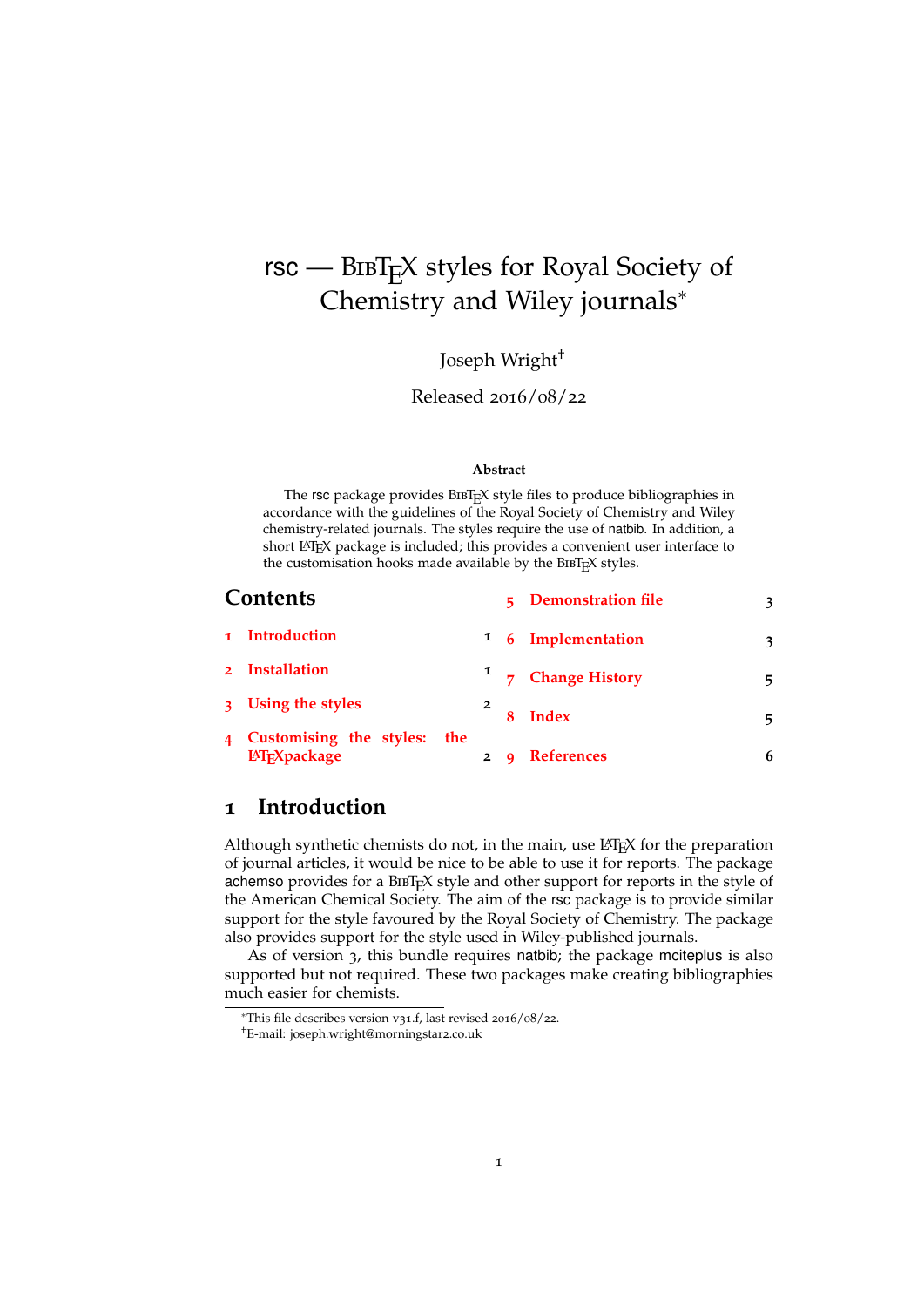#### <span id="page-1-0"></span>**2 Installation**

The entire bundle is supplied with the TDS-ready ZIP file, rsc.tds.zip. Simply unzip this into your local texmf tree and run your hash program (texhash for TEXLive or initextmf -u for MiKTEX).

To extract the bundle of files from rsc.dtx, run (pdf)TEX on rsc.dtx. This will produce all of the package files, and also README.txt. To extract the files and build the documentation, run (pdf) $ETrX$  on rsc.dtx. The files can then be installed as above.

#### <span id="page-1-1"></span>**3 Using the styles**

The styles are used in the normal way for BIBT<sub>E</sub>X styles, as the argument to the \bibliographystyle macro. As natbib is required, it must of course be loaded. Citations can then be given as normal:

```
Some standard citations
 \cite{Abernethy2003,Cotton1999}.
Some \textsf{natbib}-specific features:
  \citet{Abernethy2003} have said something,
 as reported by \citeauthor{Cotton1999},
  in \citeyear{Abernethy2003}.
```
Some standard citations.<sup>[1](#page-5-1),[2](#page-5-2)</sup> Some natbib-specific features: Abernethy *et al.*<sup>1</sup> have said something, as reported by [Cotton](#page-5-2) *et al.*, in [2003](#page-5-1).

If the mciteplus package is available, multiple citations can be combined into a single list:

```
A multiple citation
  \cite{Arduengo1992,*Arduengo1994}.\\
A multiple citation. 3
```
To make life slightly easier for the user, a small LAT<sub>E</sub>X package accompanies the BIBT<sub>E</sub>X files. It automatically loads the support packages, and handles customisation (see the next section).

```
\documentclass{article}
\usepackage{rsc}
\begin{document}
% Document body here
\bibliographystyle{rsc} % or angew
\bibliography{your-bibtex-database}
\end{document}
```
### <span id="page-1-2"></span>**4 Customising the styles: the LATEX package**

Both of the styles provide a small number of control hooks to modify the output behaviour. These can be altered directly, using a mechanism similar to that used by IEEEtrans. However, for most users, this is overly complex. A short LATEX package is therefore provided, which provides high-level access to the customisation.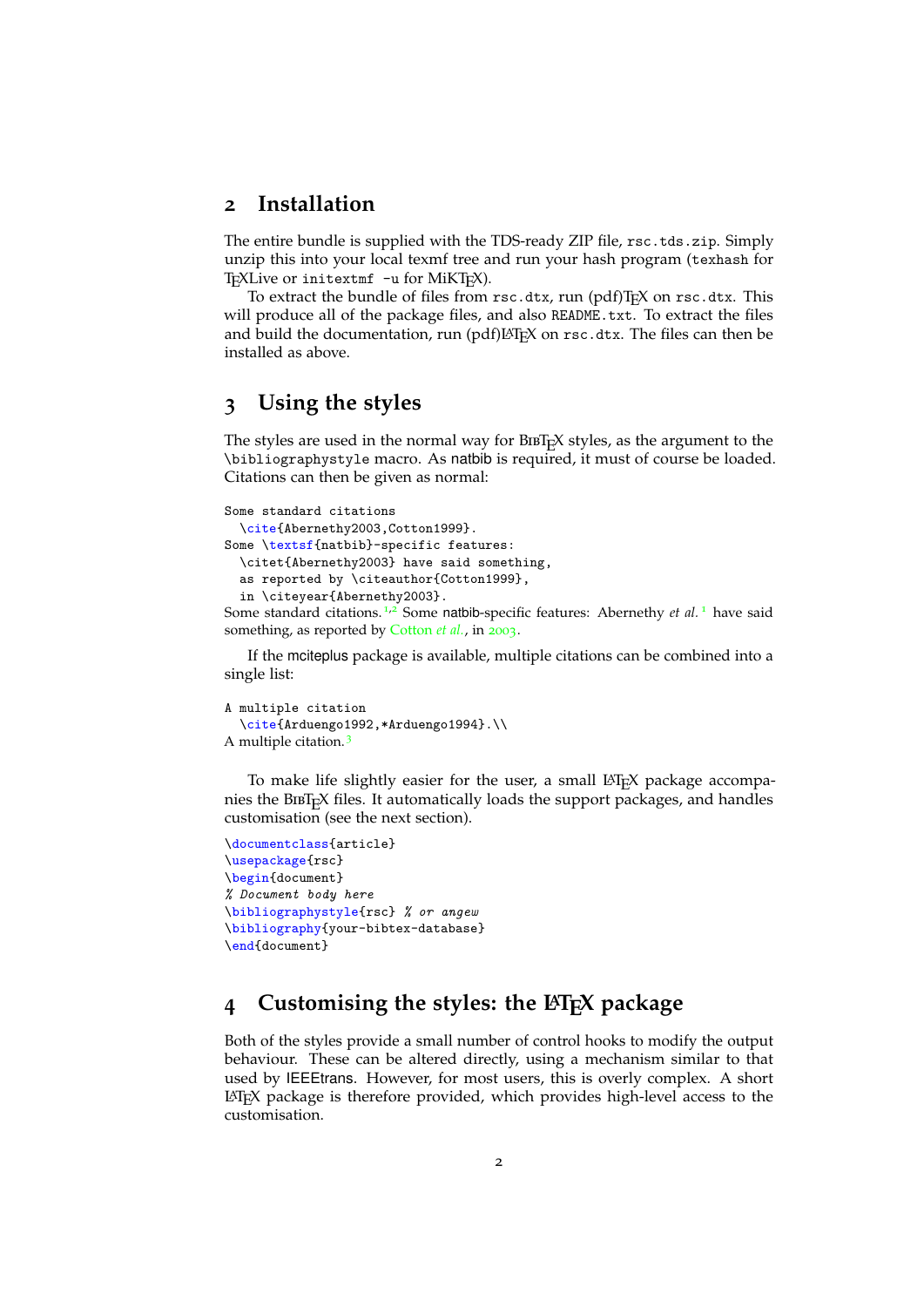usetitle usedoi linkdoi

maxnames The maxnames option sets whether and when a long list of authors is truncated, and takes an integer value. Giving the value 0 means that no truncation occurs, otherwise the list is truncated if the number of names exceeds the given value. The usetitle and usedoi options are simple Boolean switches. The usetitle option sets whether to include the titles of journal articles in the bibliography. The default is false; the only rsc journal using article titles is *Photochemical & Photobiological Sciences*. The usedoi option forces the use of poi information in cases where it would not normally be present (for example journal articles with page ranges available). This is intended to make it easier for readers to find journal information. The related linkdoi option will include a hyperlink for each poi, so that the poi can be clicked on to resolve the original reference.

super The super Boolean option turns on superscript citations, and is true by default. It also causes the natmove package to be loaded if available (natmove is part of the achemso bundle). This ensures that citations appear *after* punctuation even if given before in the text. This documentation has been compiled using natmove: see the input of the example citations in the previous section.

mciteplus The rsc package normally loads the support package mciteplus. This can be controlled using the mciteplus option: loading rsc with mciteplus=false will skip loading mciteplus.

#### <span id="page-2-0"></span>**5 Demonstration file**

This bundle includes the demonstration file rsc-demo.tex. The file shows how to create a submission to the RSC, using only standard LATEX tools. Note that the demonstration does *not* aim to look like a published paper: this is not required for submission. The demonstration file should be installed in the doc/latex/rsc directory.

### <span id="page-2-16"></span><span id="page-2-13"></span><span id="page-2-1"></span>**6 Implementation**

<span id="page-2-12"></span><span id="page-2-10"></span>\ifrsc@super \ifrsc@usetitle To make life easier for the user, the control values for the bibliography are converted into LATEX package options using kvoptions.

```
\ifrsc@usedoi
  \ifrsc@linkdoi
\ifrsc@mciteplus
 \rsc@maxauthors
                   _1 \langle*package\rangle2 \RequirePackage{kvoptions}
                   3 \SetupKeyvalOptions{
                   4 family = rsc,
                   5 prefix = rsc@
                   6 }
                   7 \DeclareBoolOption{linkdoi}
                   8 \DeclareBoolOption{mciteplus}
                   9 \DeclareBoolOption{super}
                   10 \DeclareBoolOption{usetitle}
                   11 \DeclareBoolOption{usedoi}
                   12 \DeclareStringOption{maxauthors}
                   13 \setkeys{rsc}{
                   14 linkdoi = false,
                   15 mciteplus = true,
                   16 maxauthors = 0,
```

```
17 usetitle = false,
```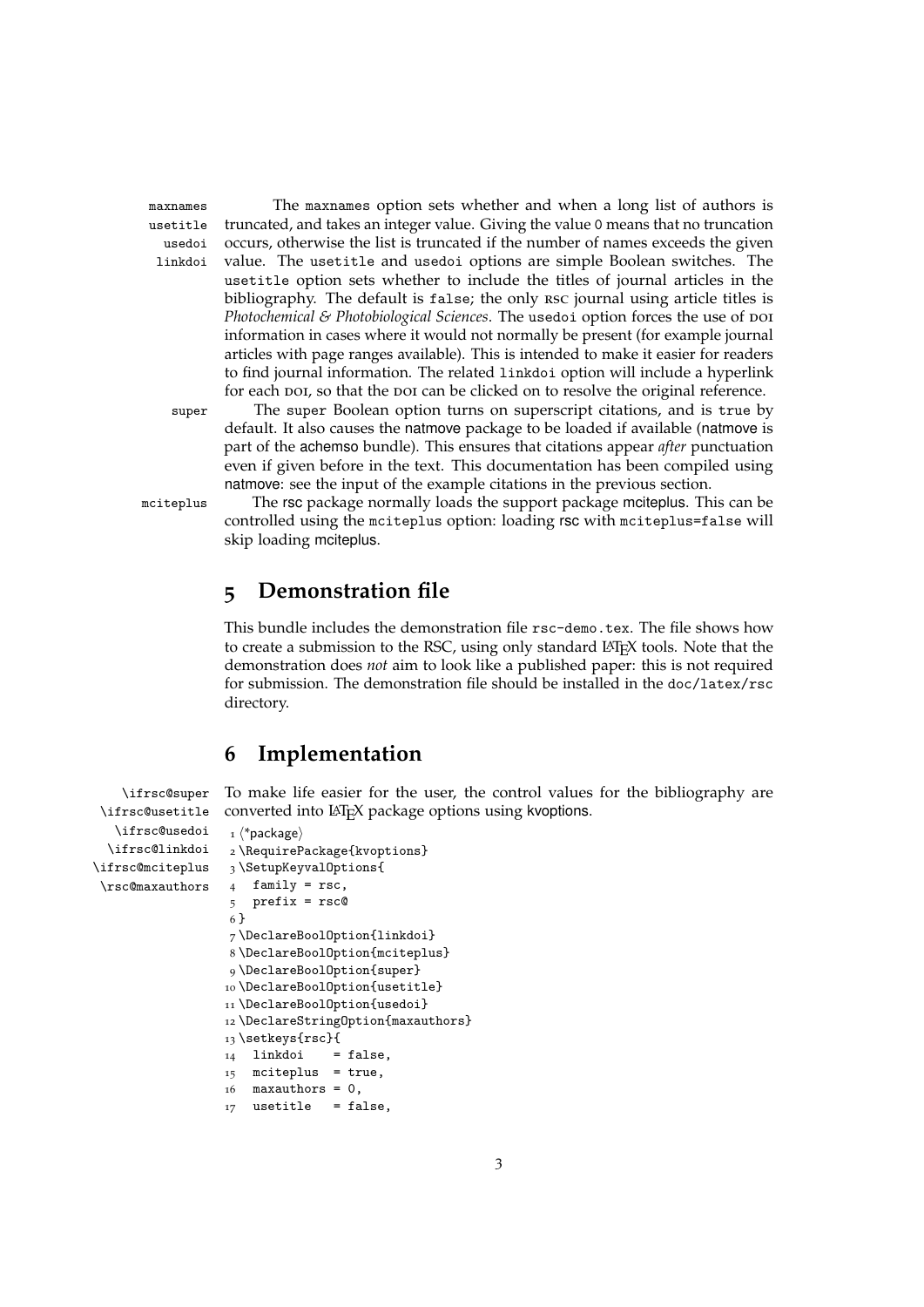```
18 usedoi = false,
                   19 super = true
                   20 }
                   21 \ProcessKeyvalOptions{rsc}
                      Citation support is loaded.
                   22 \ifrsc@super
                   23 \RequirePackage[sort&compress,numbers,super]{natbib}
                   24 \IfFileExists{natmove.sty}{%
                   25 \RequirePackage{natmove}}{}
                   26 \else
                   27 \RequirePackage[sort&compress,numbers]{natbib}
                   28 \fi
    \rsc@bib@file
 \rsc@bib@message
    \rsc@bib@name
                   Some information or creating the control file for BIBT<sub>F</sub>X is set up.
                   29 \newwrite\rsc@bib@file
                   30 \newcommand*{\rsc@bib@message}{%
                   31 This is an auxiliary file used by the 'rsc' package.^^J%
                   32 This file may safely be deleted. It will be recreated as
                   33 required.^^J
                   34 }
                   35 \newcommand*{\rsc@bib@name}{rsc-\jobname.bib}
   \rsc@bib@write The control information for BIBT<sub>E</sub>X needs to be written to a special file. The main
\rsc@bib@write@aux
writing macro is quite simple. Actually writing the information is left to the code
                   for \bibliography, so that this only happens if needed.
                   36 \newcommand*{\rsc@bib@write}{%
                   37 \if@filesw
                   38 \expandafter\rsc@bib@write@aux
                   39 \fi
                   40 }
                   41 \AtBeginDocument{\rsc@bib@write}
                   42 \newcommand*{\rsc@bib@write@aux}{%
                   43 \immediate\openout\rsc@bib@file\rsc@bib@name\relax
                   44 \immediate\write\rsc@bib@file{\rsc@bib@message}%
                   45 \edef\@tempa##1##2{%
                   46 \space\space##1\space = \space"##2", ^^J%
                   47 }%
                   48 \immediate\write\rsc@bib@file{%
                   49 @Control\string{%
                   50 rsc-control,^^J%
                   51 \@tempa{ctrl-use-title}{%
                   52 \ifrsc@usetitle yes\else no\fi
                   53 }%
                   54 \@tempa{ctrl-use-doi-all}{%
                   55 \ifrsc@usedoi yes\else no\fi
                   56 }%
                   57 \@tempa{ctrl-link-doi}{%
                   58 \ifrsc@linkdoi yes\else no\fi
                   59 }%
                   60 \@tempa{ctrl-etal-number}{\rsc@maxauthors}%
                   61 \string}^^J%
                   62 + 1%63 \immediate\write\@auxout{%
```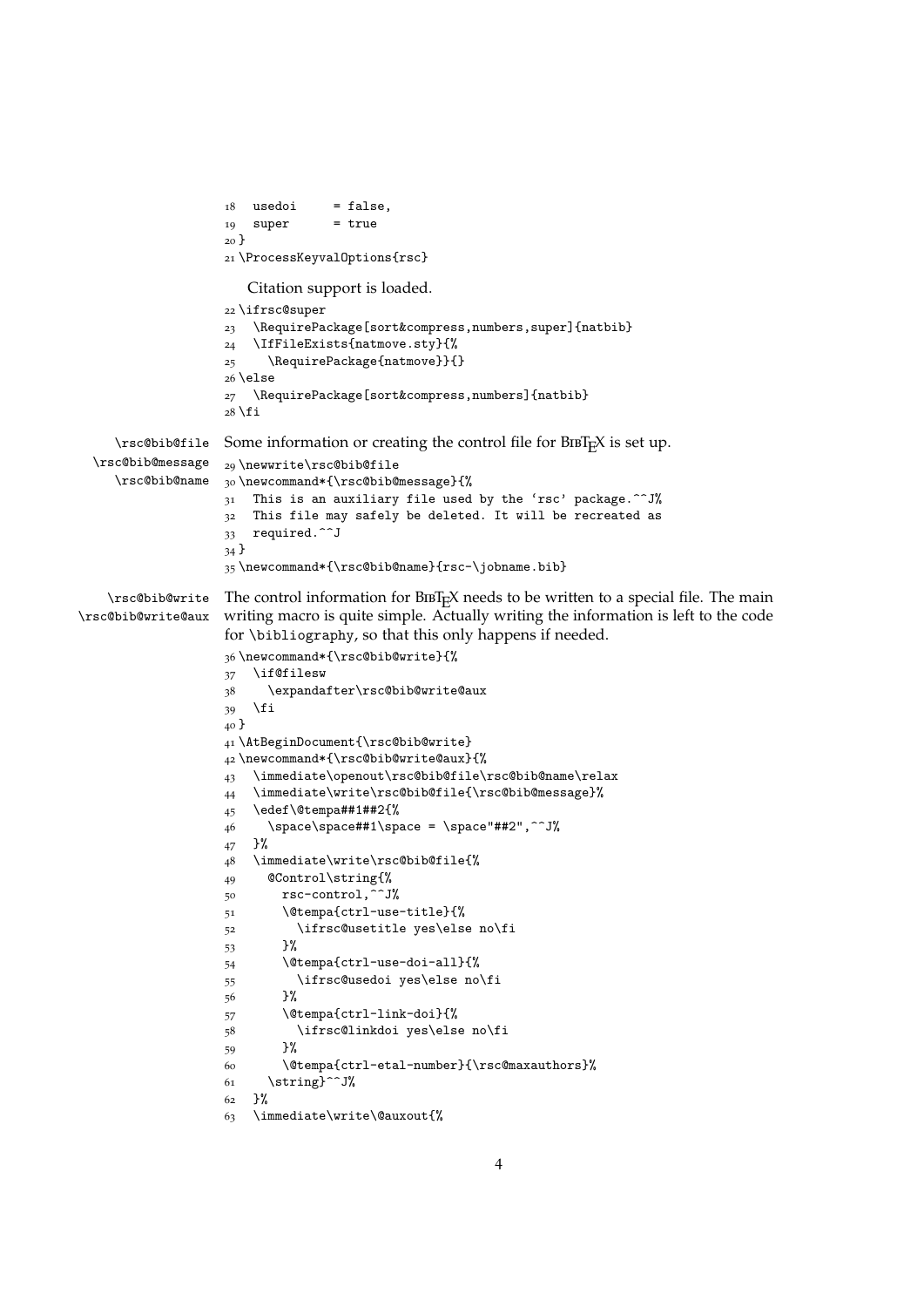```
64 \string\citation\string{rsc-control\string}%
65 }%
66 \AtEndDocument{%
67 \immediate\closeout\rsc@bib@file\relax
68 }%
69 }
```
The mciteplus package allows the construction of lists of references with subletters. However, it might not be available, and so it is only loaded if available: the .bst files should work either way.

```
70 \IfFileExists{mciteplus.sty}{%
71 \ifrsc@mciteplus
72 \RequirePackage{mciteplus}
73 \fi
74 }{}
```
<span id="page-4-14"></span><span id="page-4-4"></span>\rsc@bibliography \bibliography The \bibliography macro is now patched so that everything works correctly.

<span id="page-4-12"></span><span id="page-4-11"></span><span id="page-4-10"></span><span id="page-4-2"></span>75 \AtBeginDocument{% 76 \let\rsc@bibliography\bibliography 77 \renewcommand\*{\bibliography}[1]{% 78 \rsc@bibliography{rsc-\jobname,#1}% 79 }% 80 }  $81 \langle / \text{package} \rangle$ 

# <span id="page-4-0"></span>**7 Change History**

| V <sub>1.0</sub>                                       | V3.1d                                                                              |
|--------------------------------------------------------|------------------------------------------------------------------------------------|
| General: Initial release of packaged                   | General: New linkdoi option  1                                                     |
|                                                        | V3.1e                                                                              |
| V2.0<br>General: First re-write of package . 1<br>V3.0 | General: Option to skip loading<br>mciteplus $\dots\dots\dots\dots\dots\dots\dots$ |
| General: Second re-write of package 1                  | V3.1f                                                                              |
| V3.1                                                   | General: Include series in                                                         |
| General: mciteplus package optional 1                  | incollection entries for rsc                                                       |
| Demonstration file included $\ldots$ 1                 |                                                                                    |

## <span id="page-4-1"></span>**8 Index**

Numbers written in italic refer to the page where the corresponding entry is described; numbers underlined refer to the code line of the definition; numbers in roman refer to the code lines where the entry is used.

**Symbols** \@auxout . . . . . . . . . . [63](#page-3-0) \@tempa . [45](#page-3-1), [51](#page-3-2), [54](#page-3-3), [57](#page-3-4), [60](#page-3-5) **A** \AtBeginDocument [41](#page-3-6),[75](#page-4-4) \bibliography ...... 75 \DeclareBoolOption \AtEndDocument ..... [66](#page-4-3) **B C**  $\text{citation} \dots \dots \quad 64$  $\text{citation} \dots \dots \quad 64$  $\text{closeout} \dots \dots \quad 67$  $\text{closeout} \dots \dots \quad 67$ **D**